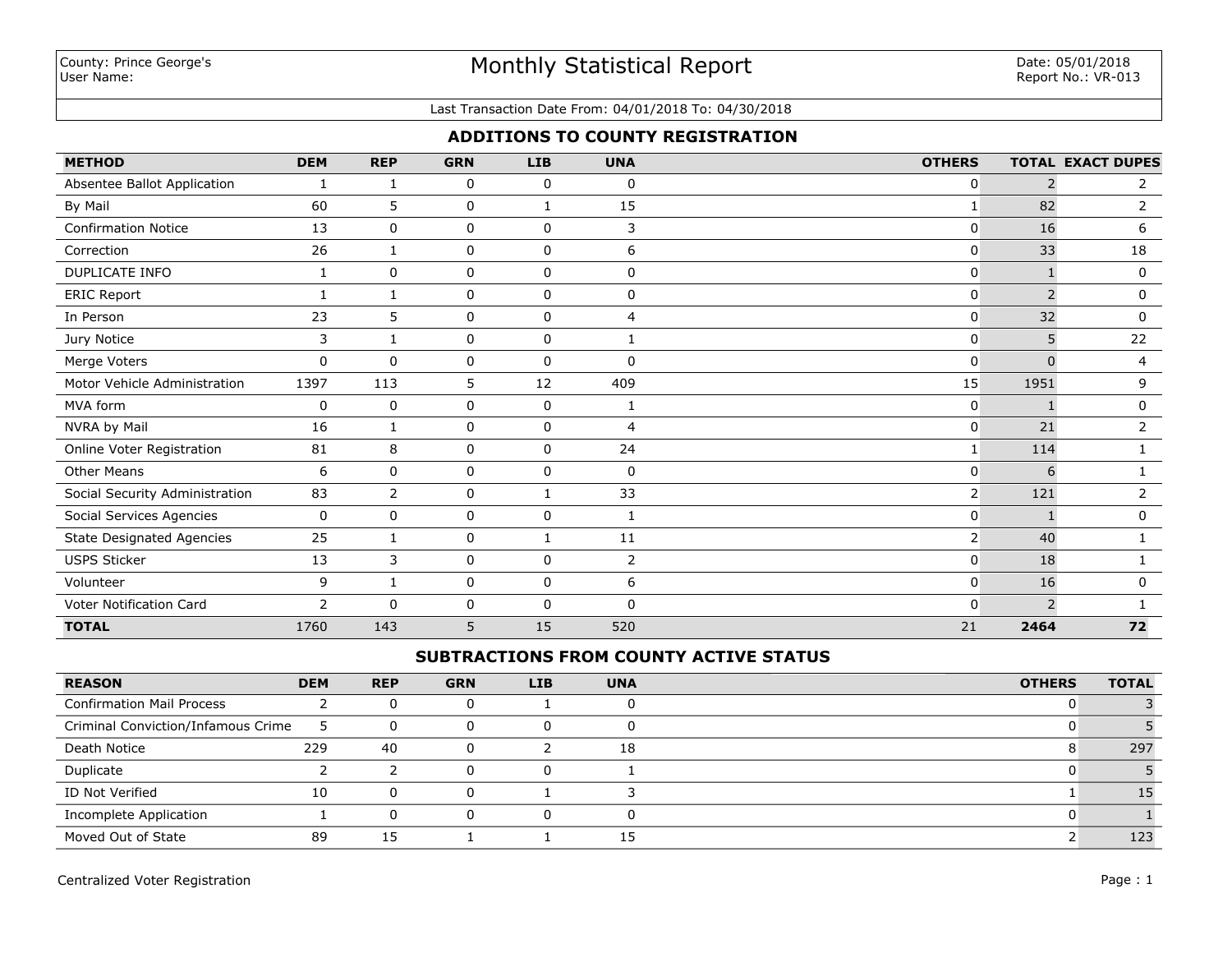| County: Prince George's<br>User Name: |        |       | Monthly Statistical Report | Date: 05/01/2018<br>Report No.: VR-013 |     |                                                       |  |        |
|---------------------------------------|--------|-------|----------------------------|----------------------------------------|-----|-------------------------------------------------------|--|--------|
|                                       |        |       |                            |                                        |     | Last Transaction Date From: 04/01/2018 To: 04/30/2018 |  |        |
| Non-Citizen                           |        | 0     | $\Omega$                   | 0                                      |     |                                                       |  |        |
| Not Eligible                          | n.     |       |                            | $\Omega$                               |     |                                                       |  |        |
| PCC-Potential Criminal Conviction     |        |       |                            | 0                                      | ſ   |                                                       |  |        |
| Duplicate/Merged                      |        |       |                            | 0                                      |     |                                                       |  |        |
| County Transfer Out                   | $-408$ | $-39$ |                            | $-7$                                   | -80 |                                                       |  | $-538$ |
| <b>TOTAL</b>                          | 754    | 96    |                            | 12                                     | 118 |                                                       |  | 996    |

## **AFFILIATION CHANGES**

| <b>CHANGE</b> | <b>DEM</b> | <b>REP</b>               | <b>GRN</b> | <b>LIB</b> | <b>UNA</b>    | <b>OTHERS</b> | <b>TOTAL</b> |
|---------------|------------|--------------------------|------------|------------|---------------|---------------|--------------|
| From          | 142        | $\overline{\phantom{a}}$ |            |            | 105           | 26            | 354          |
| To            | 154        | $\sim$<br>. ب            |            |            | 152<br>$\sim$ |               | 354          |
| <b>TOTAL</b>  | ᅩᄼ         | $-34$                    | -0         |            | 47            | $-19$         |              |

## **CURRENT ACTIVE REGISTRATION**

| <b>ACTIVITY</b>              | <b>DEM</b> | <b>REP</b> | <b>GRN</b> | LIB  | <b>UNA</b> | <b>OTHERS</b> | <b>TOTAL</b>   |
|------------------------------|------------|------------|------------|------|------------|---------------|----------------|
| <b>BEGINNING OF REPORT</b>   | 450136     | 40764      | 1053       | 1601 | 66715      | 11538         | 571807         |
| ADDITIONS $(+)$              | 1760       | 143        | 5          | 15   | 520        | 21            | 2464           |
| REINSTATED (+)               | 78         |            | 0          | 0    | 13         |               | 96             |
| CANCELLED (-)                | $-332$     | $-57$      | -1         | -3   | $-35$      | $-10$         | $-438$         |
| COUNTY TRANSFER OUT (-)      | $-408$     | $-39$      | 0          | $-7$ | -80        | $-4$          | $-538$         |
| AFFILIATION CHANGES (+ OR -) | 12         | $-34$      | -6         | 0    | 47         | $-19$         | $\overline{0}$ |
| * INACTIVATED (-)            | $-2$       |            | 0          | -1   | $\Omega$   | 0             | $-3$           |
| $*$ REACTIVATED $(+)$        | 117        | 11         |            |      | 23         |               | 156            |
| <b>END OF REPORT TOTALS</b>  | 451361     | 40791      | 1052       | 1607 | 67203      | 11530         | 573544         |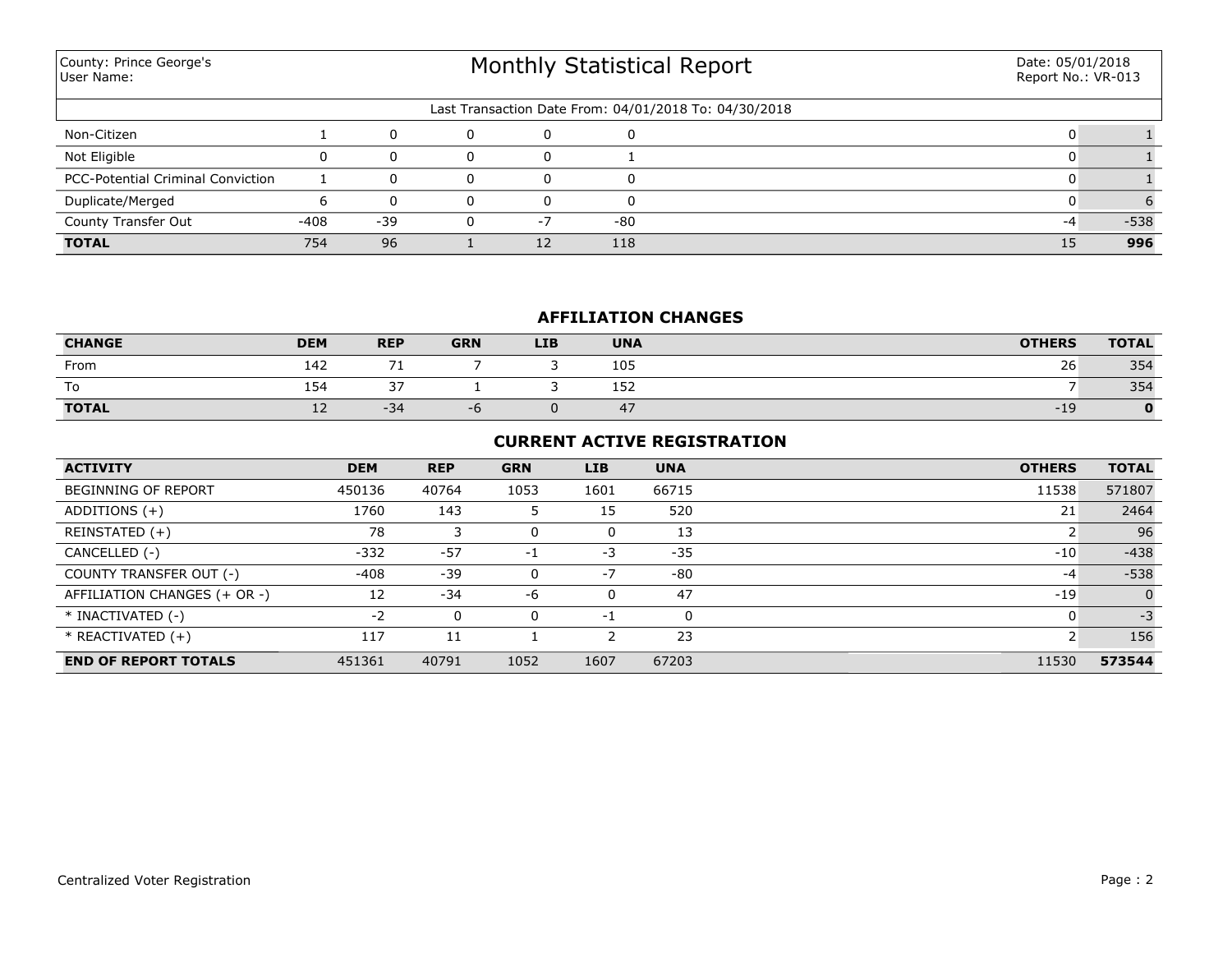#### Last Transaction Date From: 04/01/2018 To: 04/30/2018

### **INACTIVE REGISTRATION**

### **SUBTRACTIONS FROM COUNTY INACTIVE STATUS**

| <b>REASON</b>                      | <b>DEM</b>     | <b>REP</b>  | <b>GRN</b>   | <b>LIB</b>   | <b>UNA</b>     | <b>OTHERS</b>  | <b>TOTAL</b>   |
|------------------------------------|----------------|-------------|--------------|--------------|----------------|----------------|----------------|
| Absentee Ballot Application        | 1              | 0           | 0            | 0            | 0              | 0              | $\mathbf{1}$   |
| By Mail                            | $\mathbf{1}$   | 0           | 0            | 0            | 0              | $\Omega$       | $\mathbf{1}$   |
| <b>Confirmation Mail Process</b>   | $\mathbf{1}$   | 0           | 0            | 0            | 0              | 0              | $\mathbf 1$    |
| <b>Confirmation Notice</b>         | 17             | 3           | 0            | 0            | $\pmb{0}$      | $\overline{2}$ | 22             |
| Correction                         | $\mathbf{1}$   | 0           | 0            | 0            | 1              | $\mathbf{0}$   | $\mathsf{2}$   |
| Criminal Conviction/Infamous Crime | 0              | 0           | 0            | 0            | 1              | 0              | $\mathbf 1$    |
| Death Notice                       | $\overline{7}$ | $\mathbf 0$ | 0            | 0            | $\overline{2}$ | $\mathbf 0$    | $\mathsf 9$    |
| <b>ERIC Report</b>                 | $\mathbf{1}$   | 0           | 0            | 0            | 0              | 0              | $\mathbf 1$    |
| <b>FPCA</b>                        | 1              | 0           | 0            | 0            | 0              | 0              | $\mathbf 1$    |
| In Person                          | 3              | $\mathbf 0$ | 0            | 0            | 0              | $\mathbf{0}$   | $\overline{3}$ |
| Jury Notice                        | $\mathbf{1}$   | 0           | $\mathsf 0$  | $\pmb{0}$    | 0              | $\mathbf 0$    | $\mathbf 1$    |
| Mental Incompetence                | $\mathbf{1}$   | 0           | 0            | 0            | 0              | 0              | $\mathbf{1}$   |
| Motor Vehicle Administration       | 81             | 6           | 0            | 2            | 14             | 1              | 104            |
| Moved Out of State                 | 123            | 28          | $\mathbf 1$  | $\mathbf{1}$ | 39             | 4              | 196            |
| NVRA by Mail                       | $\mathbf{1}$   | 0           | 0            | 0            | 0              | $\mathbf 0$    | $\mathbf{1}$   |
| Online Voter Registration          | 9              | 0           | 0            | $\mathbf{1}$ | 0              | 1              | $11\,$         |
| <b>State Designated Agencies</b>   | 3              | 0           | $\mathsf 0$  | 0            | $\pmb{0}$      | $\mathbf 0$    | $\mathbf{3}$   |
| <b>USPS Sticker</b>                | $\mathbf{1}$   | 0           | 0            | 0            | 0              | $\mathbf 0$    | $\mathbf 1$    |
| Volunteer                          | $\overline{4}$ | 0           | 0            | 0            | 0              | $\mathbf{0}$   | $\overline{4}$ |
| Duplicate/Merged                   | $\mathbf 0$    | 0           | 0            | 0            | 0              | 0              | $\mathbf 0$    |
| County Transfer Out                | $-30$          | $-5$        | 0            | $-1$         | -9             | 0              | $-45$          |
| <b>TOTAL</b>                       | 287            | 42          | $\mathbf{1}$ | 5            | 66             | 8              | 409            |

### **CURRENT INACTIVE REGISTRATION**

| <b>ACTIVITY</b>     | <b>DEM</b> | <b>REP</b> | <b>GRN</b> | LIB | <b>UNA</b> | <b>OTHERS</b> | <b>TOTAL</b> |
|---------------------|------------|------------|------------|-----|------------|---------------|--------------|
| BEGINNING OF REPORT | 32664      | 3426       | 89         | 174 | 6435       | 938           | 43726        |
| * INACTIVATED       |            |            |            |     |            |               |              |